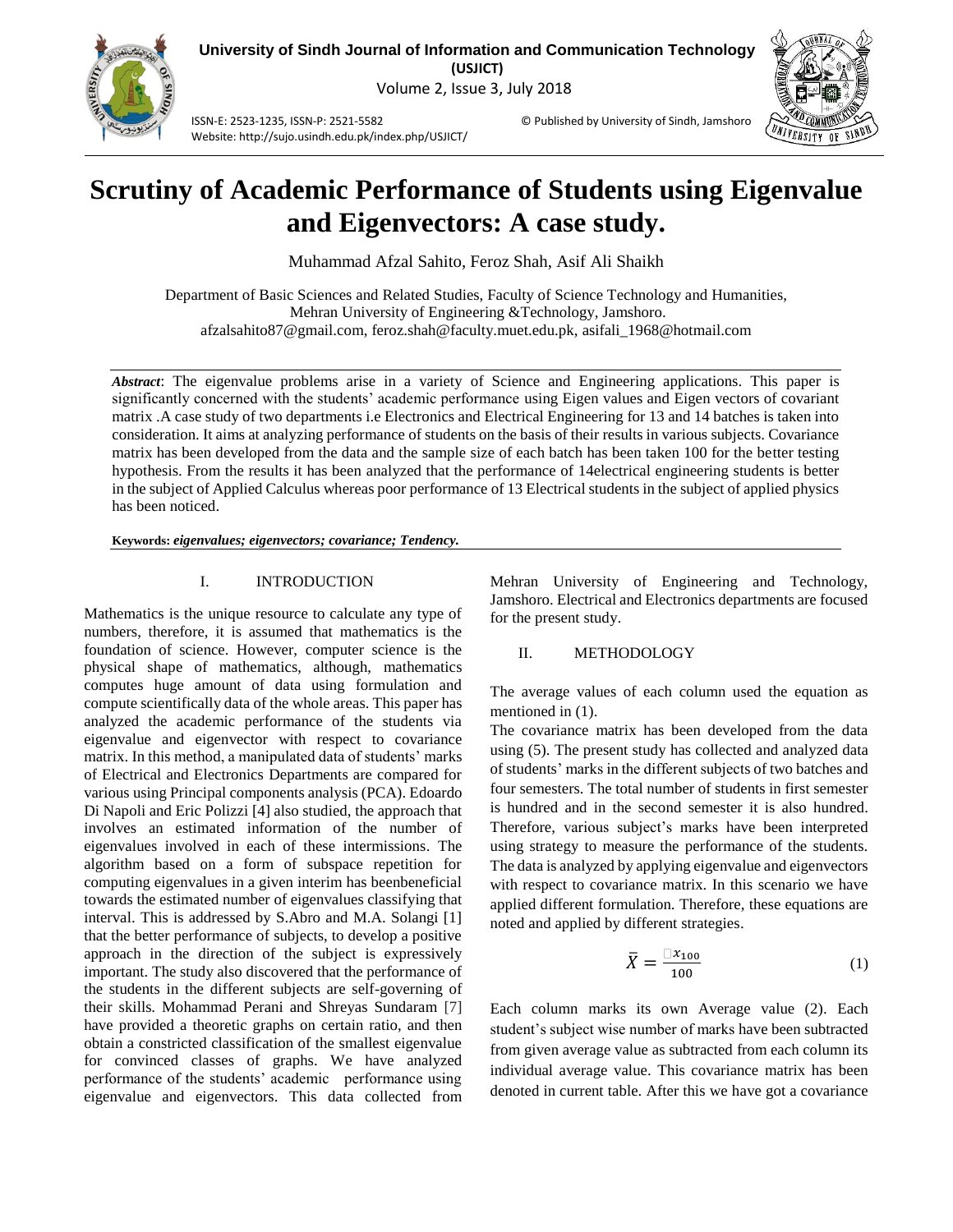matrix as:  $[m \times n]$ . Then we have applied the equation of transpose matrix as given above, matrix of [100 rows and 4 columns] the equation as given bellow.

$$
X = X^T \tag{3}
$$

Consequently, we have applied equation (05) to find the

Symantec matrix as bellow.

$$
\left[\mathbf{C}\right] = \frac{1}{(m-1)} X^T X \tag{4}
$$

Subsequently we have found the matrixes as named Symantec; in this matrix all values found are positive. This shows the 4×4 matrix which show columns and rows. The variance for the variable is equal to the  $i<sup>th</sup>$  diagonal element of data as each discipline has been converted into covariance matrix.

$$
C_{ii} = \frac{1}{m-1} \sum_{k=1}^{m} x_{ki}^{2}
$$
 (5)

The covariance for variable i and j is equal to the 0ff-diagonal

element

$$
C_{ij} = \frac{1}{m-1} \sum_{k=1}^{m} x_{ki} x_{kj} \tag{6}
$$

The covariance gives a measure of the correlation between the data for variables i and relevant feature of the covariance matrix are as follows: If all of the off-diagonal terms are positive, signified that there is a positive correlation between the results. In all the subjects 'i'is a tendency for student doing well/badly in both the subjects.

$$
Q = q_1 q_{2,\dots,then}
$$
\n
$$
\left(\frac{1}{m-1}x^T x\right)[Q] = Q
$$
\n(8)

From the data the Eigen values and Eigen vectors have been determined and analyzed the performance of students in various subjects.

## III. RESULTS AND DISCUSSION

The generated feature of given mass of the data is presented in the table form. This shows that marks are obtained by the number of the students and the different subjects marks are selected in rows and columns. The departments selected are the department of Electrical (EL) and Electronics (ES)-two batches and total numbers of the students are 400. However, the total number of subjects are 21 and number of semester are 04.

Table 1: Hypothesis test results

| Deparments     | <b>Students</b> | Subjects | Tables  | Total |
|----------------|-----------------|----------|---------|-------|
| $EL-13-1^{1s}$ | 100             | 04       | $_{01}$ | 105   |
| $EL-13-2nd$    | 100             | 06       | 01      | 107   |
| $ES-13-11s$    | 100             | 05       | 01      | 106   |
| $ES-13-2nd$    | 100             | 06       | 01      | 107   |
| Total          | 400             | 21       | 04      | 425   |

Above Table 1 shows the collected data of the students. In this table we have mentioned the number of students, subjects and tables according to department. Therefore, we have applied to Calculate conditional probabilities using two dimensions.

Table 2: Data interpretation

| Department of Electrical 13 Batch 1st Semester |                                     |       |                              |                                                             |  |  |  |  |
|------------------------------------------------|-------------------------------------|-------|------------------------------|-------------------------------------------------------------|--|--|--|--|
| Subject                                        | Applied Applied<br>Calculus Physics |       | <b>Functional</b><br>English | Introduction<br>to Computing<br>$C++$<br>and<br>Programming |  |  |  |  |
| Average<br>value                               | 58.67                               | 50.43 | 63.76                        | 66.84                                                       |  |  |  |  |

This Table 2 shows the average of given subject column wise. Later the maximum diagonal value of symmetric matric was found which is given below Maximum value of diagonal position is no:  $[2] = 612.106$ 

Eigen Values= 1461.017, 139.985,104.044, 60.471

#### $\Sigma = 1765.518$

This is a tendency to account for 82.752 % of the total variance. The second eigenvalue suggested a secondary tendency for the performance in Applied Physics as compared to that of the performance in other subjects (7.928% of the total variance). The other eigenvalue together account for only 9.318% of the total variance and it is unlikely that any of them signify any importance trends.

Table 3: Data interpretation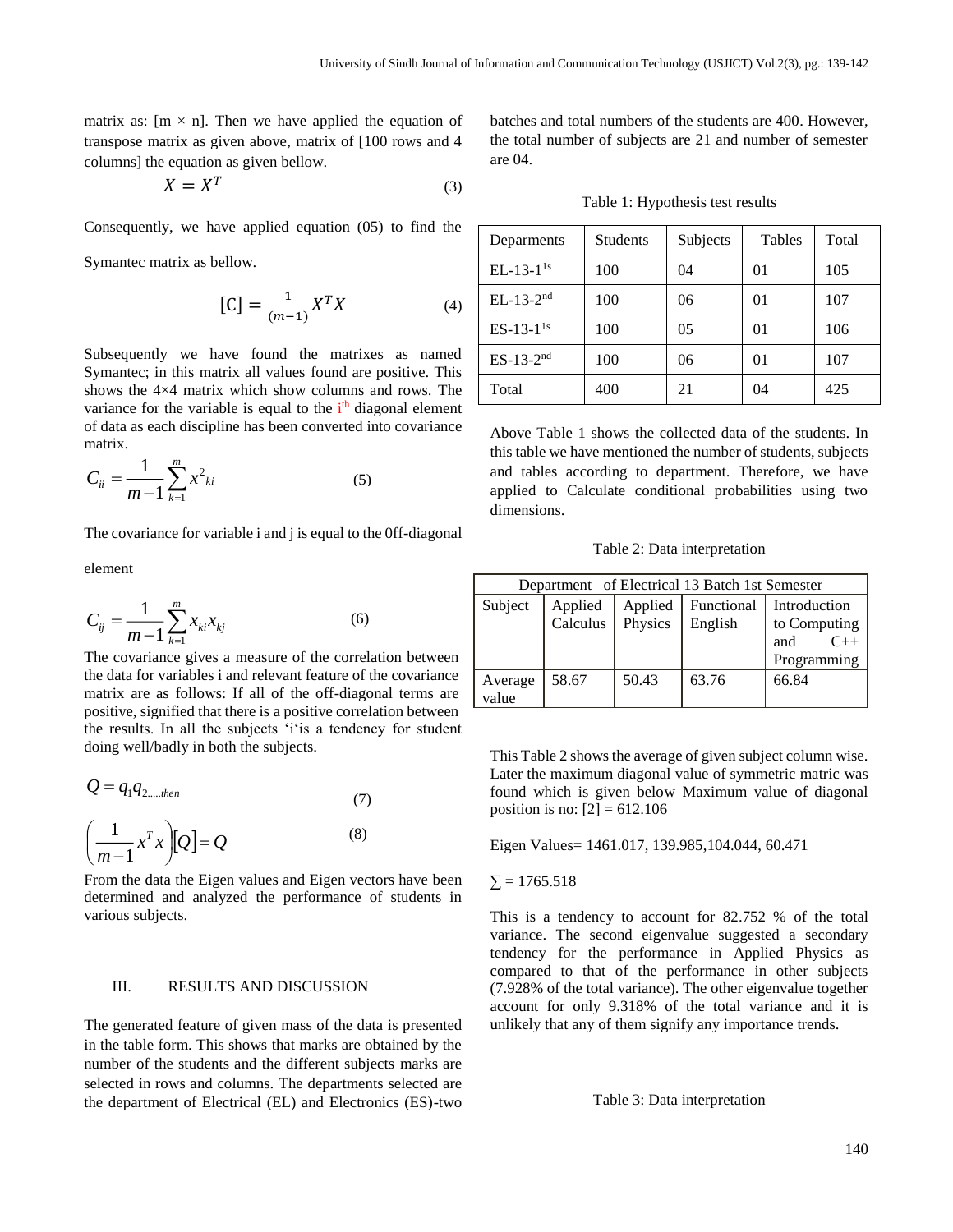| DEPARTMENT OF ELECTRICAL 13 BATCH 2nd                                                                                                                                               |                 |  |       |  |  |  |             |       |  |       |  |
|-------------------------------------------------------------------------------------------------------------------------------------------------------------------------------------|-----------------|--|-------|--|--|--|-------------|-------|--|-------|--|
|                                                                                                                                                                                     | <b>SEMESTER</b> |  |       |  |  |  |             |       |  |       |  |
| Pakistan Studies.<br>Communication<br>Islamic Studies<br>Linear Algebra<br>Circuit<br>Mechanics<br>Analysis<br>Applied<br>Subject<br>Linear <sup>1</sup><br>Ethics<br><b>Skills</b> |                 |  |       |  |  |  |             |       |  |       |  |
| Average<br>value                                                                                                                                                                    | 51.98           |  | 35.91 |  |  |  | 40.22 58.76 | 58.41 |  | 36.41 |  |

The Table 3 shows the average of given subjects. Maximum value of diagonal position is no:  $[5] = 709.517$ Eigen Values = 1601.671, 102.270, 54.739, 30.095, 10.155, 5.935,  $\Sigma = 1804.868$ 

This has a tendency to account for 88.741 % of the total variance. The second eigenvalue suggested a secondary tendency for the performance in Linear Circuit. Analysis of the performance in other subjects (5.667% of the total variance). The other eigenvalue together account for only 10.929% of the total variance and it is unlikely that any of them signifies any importance trends.

Table 4: Data interpretation

| Department of Electronics 13 Batch 1st<br>Semester |                     |                 |                       |                                |                        |  |
|----------------------------------------------------|---------------------|-----------------|-----------------------|--------------------------------|------------------------|--|
| Subject                                            | Applied<br>Calculus | Applied Physics | Functional<br>English | ខ<br>Introduction<br>Computing | Professional<br>Ethics |  |
| Average<br>value                                   | 64.6                | 70.6            | 69.48 34.71           |                                | 39.12                  |  |

However, the Table 4 calculates the average value of given columns.

Maximum value of diagonal position is no:  $[1] = 687.583$ Eigen Values = 1261.314, 117.025,70.453, 27.949, 10.159,  $∑$  $= 1486.902$ 

It has a tendency to account for 84.828% of the total variance. The second eigenvalue suggested a secondary tendency for the performance in Applied Calculus to very much than the performance in other subjects (7.870% of the total variance). The other eigenvalue together accounts for only 7.301% of the total variance and it is unlikely that any of them signifies any importance trends.

Table 5: Data interpretation

| Department of Electronics 13 Batch 2nd Semester |                      |                            |                         |                        |                           |                                 |
|-------------------------------------------------|----------------------|----------------------------|-------------------------|------------------------|---------------------------|---------------------------------|
| Subject                                         | Electronics<br>Basic | ommunicatio<br>Skills<br>d | Programming<br>Computer | Electrical<br>Circuits | Islamic<br>Studies/Ethics | Analytical<br>Algebra<br>Linear |
| Average<br>value                                | 60.44                | 38.4                       | 32.98                   | 54.39                  | 35.13                     | 65.17                           |

The aforementioned table shows the average of each column. Maximum value of diagonal position is no:  $[4] = 602.361$ .

Eigen Values = 1610.429, 102.990, 52.476, 31.604, 16.668, 7.646  $\Sigma$  = 1821.813. This has a tendency to account for 87.127 % of the total variance. The second eigenvalue suggested a secondary tendency for the performance in Electrical Circuits quite more than the performance in other subjects estimated as 5.653% of the total variance.The other eigenvalue together accounts for only 5.949% of the total variance so it is unlikely that any of them signify any importance trends.

| <b>Subject Variance</b>          |                                   |                                   |                                    |  |  |  |  |
|----------------------------------|-----------------------------------|-----------------------------------|------------------------------------|--|--|--|--|
| 7.928                            | 5.667                             | 7.87                              | 5.653                              |  |  |  |  |
| <b>APPLIED</b><br><b>PHYSICS</b> | LINEAR CIRCUIT<br><b>ANALYSIS</b> | <b>APPLIED</b><br><b>CALCULUS</b> | <b>BASIC</b><br><b>ELECTRONICS</b> |  |  |  |  |
| (EL) 1ST S 13                    | (EL) 2ST S 13                     | (ES) 1ST S 13                     | (ES) 2ND S 13                      |  |  |  |  |

Figure 1: According to each subject's variance

Above Figure 1 shows values of various subjects that were found from different tables. Hence, the study helped to analyze that which subject is better performed in each department. Therefore, subject's tendency has been compared with each other and that shows the variance of performance.